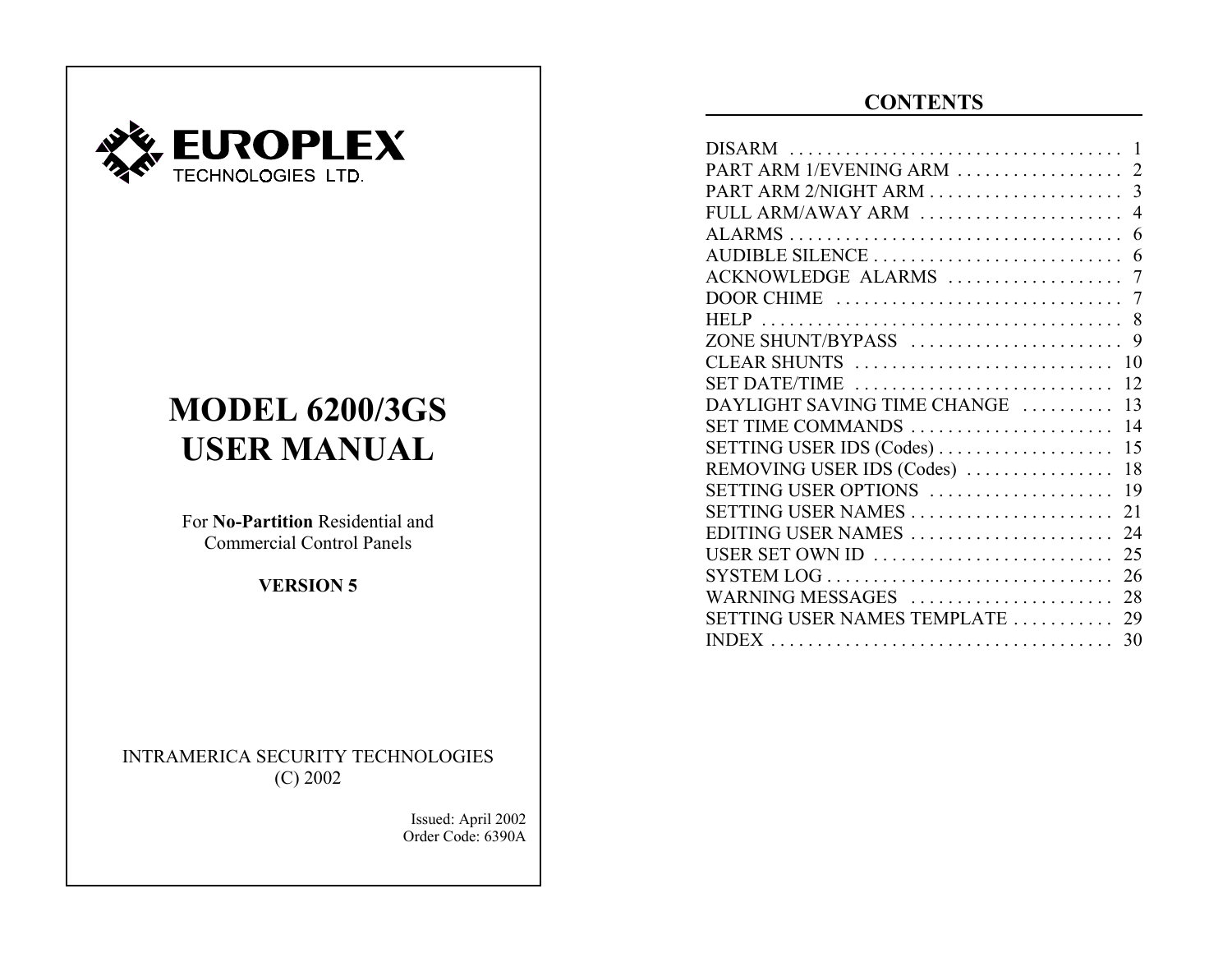#### **DISARM**

Disarm mode is used to **turn off** the system after entering the premises.

#### ENTER USER CODE THEN PRESS "DISARM"BUTTON.

DISPLAY SHOWS**WAIT . . .**

**THEN DISARM**

AND THEN **DAY DATE TIME SYSTEM DISARMED**

#### **ALARM ON ENTRY**

If too much time is taken to disarm the system when entering, then a full alarm will occur. When the panel is finally disarmed,

| DISPLAY SHOWS                                  | $WAIT \dots$                               |
|------------------------------------------------|--------------------------------------------|
| <b>THEN</b>                                    | <b>DISARM</b>                              |
| AND THEN                                       | DATE TIME<br>DAY<br><b>SYSTEM DISARMED</b> |
| AND THE 2 <sup>ND</sup> LINE<br><b>FLASHES</b> | *SLOW ENTRY ALARM*                         |
| ALTERNATING WITH                               | <b>**INTRUDER ALARM**</b>                  |
| AND                                            | <b>ZONE DESCRIPTION</b>                    |
|                                                |                                            |

#### **PART ARM 1/EVENING ARM**

PART ARM 1/EVENING ARM mode is used to provide partial protection, while remaining within the premises.

Close all zones that are monitored when in PART ARM1/EVENING ARM mode. These are usually perimeter zones such as windows, patio doors, etc. Selected zones such as motion sensors or internal doors, as programmed by your installer, may remain open. Note that when your system is in PART ARM 1/EVENING mode, the entry/exit door is: *(Installer check one)* off \_\_\_ instant

delayed. ENTER USER CODE THEN PRESS THE "PART ARM1/ EVENING" BUTTON.

| <b>DISPLAY SHOWS</b>                                                                                    | $WAIT \dots$                            |
|---------------------------------------------------------------------------------------------------------|-----------------------------------------|
| <b>THEN</b>                                                                                             | DAY DATE TIME                           |
| OR.                                                                                                     | <b>PART ARM 1</b><br><b>EVENING ARM</b> |
| If some PART ARM 1/EVENING zones are still open,<br>thereby preventing the arming, the keypad beeps and |                                         |

DISPLAY SHOWS**NOT ACCEPTED**

followed by the OPEN zones

#### **DAY DATE TIME2-BACK DOOR**

or

etc.

**DAY DATE TIMEMENS ROOM WINDOW**

**PART ARM 2/NIGHT ARM**

Page 2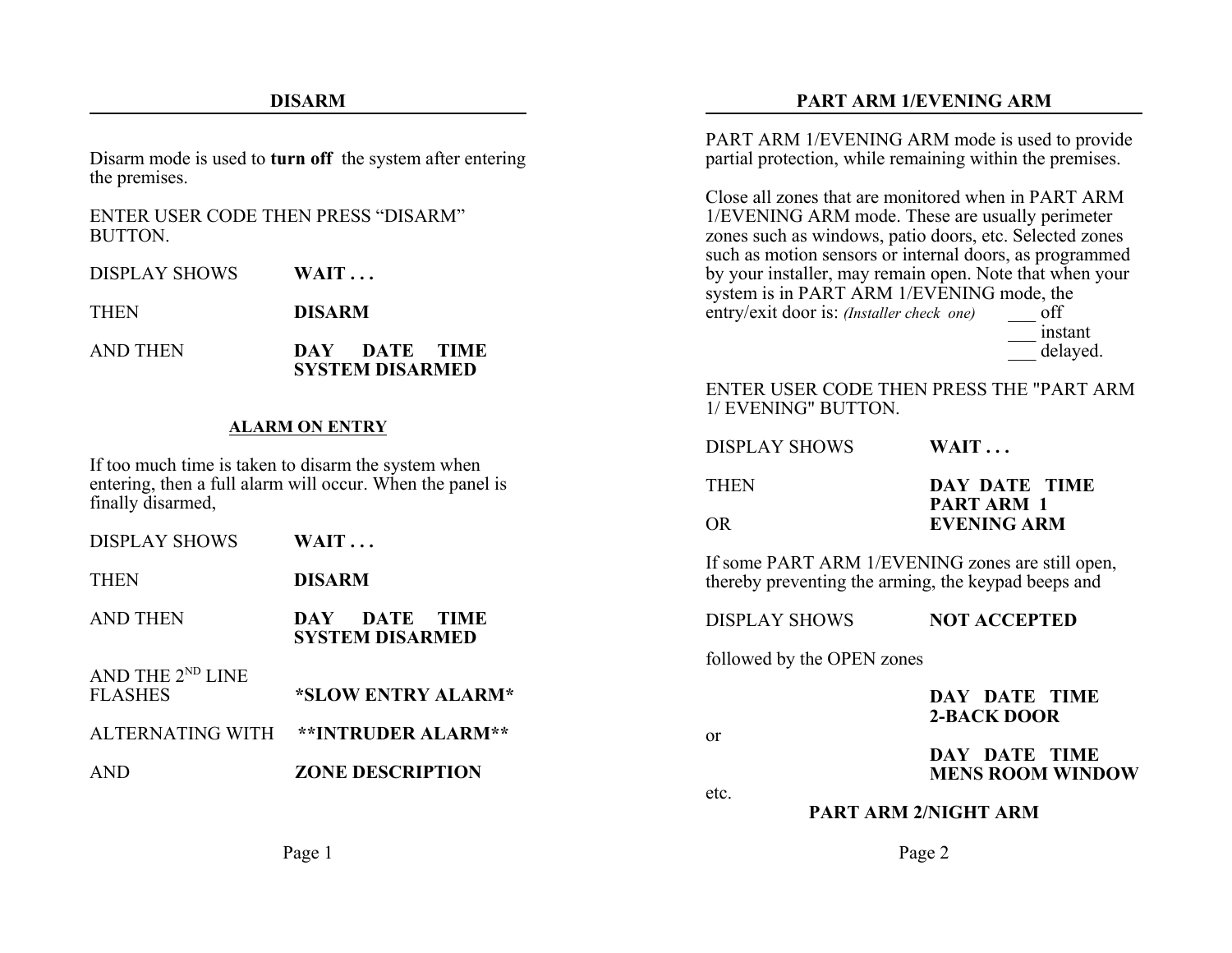PART ARM 2/NIGHT ARM mode is used to provide partial protection, while remaining within the premises.

Close all zones that are monitored when in PART ARM2/NIGHT ARM mode. These are usually perimeter zones such as windows, patio doors, etc. Selected zones such as motion sensors or internal doors, as programmed by your installer, may remain open. Note that when your system is in PART ARM 2/NIGHT mode, the entry/exit door is:

*(Installer check one)* \_\_\_ off

\_\_\_ instant delayed.

#### ENTER USER CODE THEN PRESS "PART ARM 2/NIGHT" BUTTON.

DISPLAY SHOWS **WAIT ...** THEN IN A MOMENT **DAY DATE TIMEPART ARM 2**OR**NIGHT ARM**

If some PART ARM 2/NIGHT ARM zones are still open, thereby preventing the arming, the keypad beeps and

DISPLAY SHOWS**NOT ACCEPTED**

followed by the OPEN zones

etc.

| For example | DAY DATE TIME<br>2-BACK DOOR              | DISPLAY SHOWS | <b>NOT ACCEPTED</b>                     |
|-------------|-------------------------------------------|---------------|-----------------------------------------|
| 0r          | DAY DATE TIME<br><b>BILLS ROOM WINDOW</b> | THEN          | DAY DATE TIME<br><b>SYSTEM DISARMED</b> |

alternating with a description of the open zone.

**FULL ARM/AWAY ARM**

FULL ARM/AWAY ARM mode is used to **turn on** all ofthe system when you are leaving the premises. Close **all** zones. Ensure that the keypad is only displaying date and time. If no zones are displayed, this means that the panel may be fully armed. (Note: EXIT zones and FOLLOWER zones on the exit route that are open are allowed and will not prevent the FULL ARM mode from occurring).

#### ENTER USER CODE THEN PRESS THE "FULL ARM/AWAY" BUTTON.

DISPLAY SHOWS**WAIT . . .**

THEN

**FULL ARM**

AND IN A MOMENT THE DISPLAY MAY GOBLANK.

If any zones, other than EXIT or FOLLOWER zones, are open when FULL ARM mode is chosen,

DISPLAY SHOWS**WAIT . . .**

the keypad beeps and the

Page 4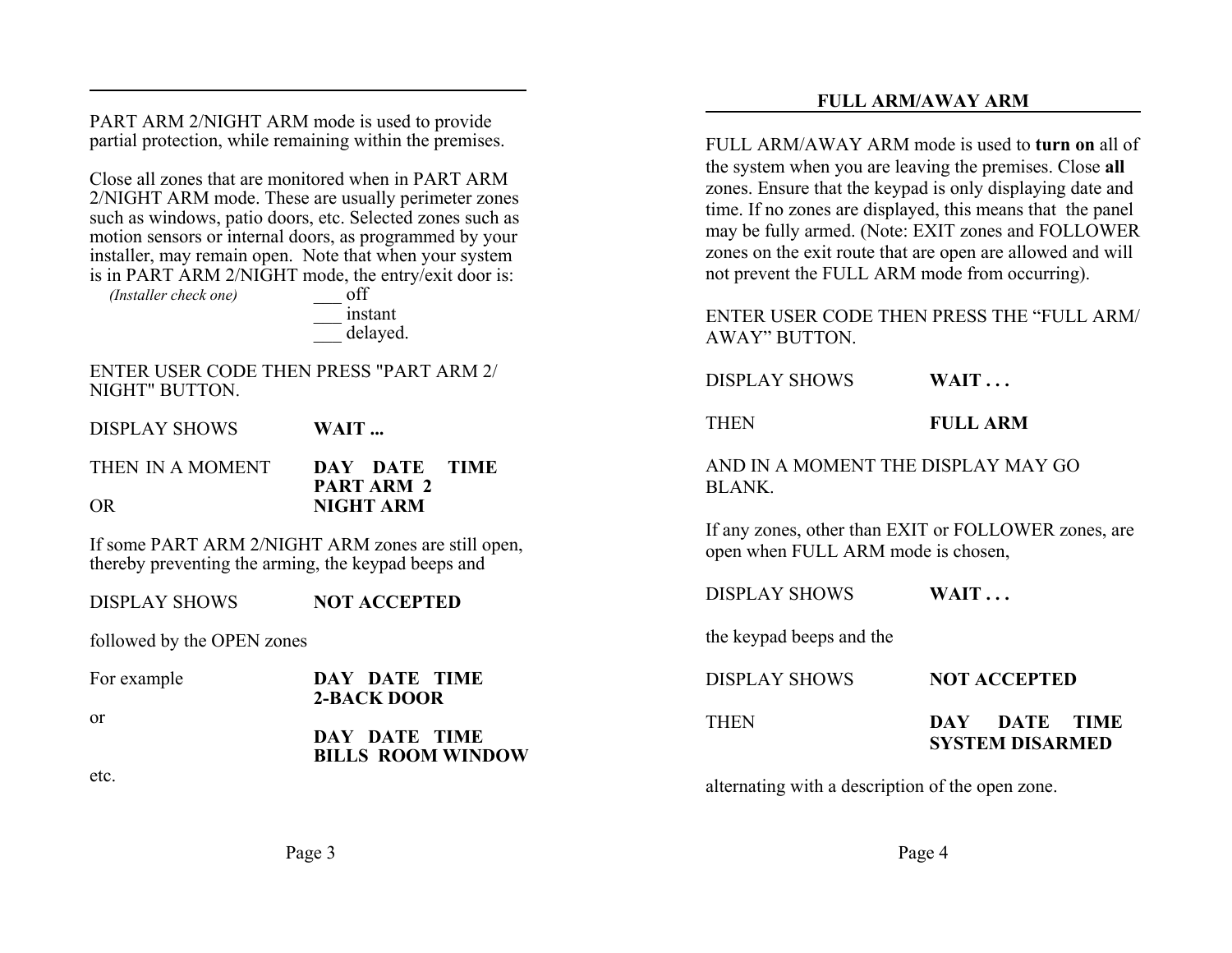#### **FULL ARM** cont.

When the system is successfully armed, the exit buzzer will start to pulse for the duration of the exit time. **Exit the premises promptly.** The system is fully armed when the buzzer no longer sounds. If, by accident, an alarm activation occurs during the arming procedure, the keypad may beep and the bell/siren may sound. If this happens,

enter your user code and then press the DISARM button.

Details of the accidental alarm condition will then beflashed on the lower line of the display:

| e.g.             | DAY DATE TIME             |  |
|------------------|---------------------------|--|
|                  | <b>**INTRUDER ALARM**</b> |  |
| alternating with | <b>ZONE DESCRIPTION</b>   |  |
|                  |                           |  |
| 0r               | DAY DATE TIME             |  |
|                  | *IMPROPER CLOSING*        |  |
| alternating with | <b>ZONE DESCRIPTION</b>   |  |
|                  |                           |  |

Enter your user code and then press the "0" button. This will clear the display.

As an alternative you may also silence the bell/siren by entering your user code followed by the "0" button. This will also clear the flashing messages from the display at the same time. Follow the DISARM procedure on page 1 to disarm the panel.

Repeat the FULL ARM procedure as above.

If an ALARM or ALERT condition occurs during the disarmed period e.g., a fire door is opened, the keypad may beep, the siren/bell may sound and the display will flash the relevant messages:

| e.g.             | <b>**FIRE DOOR OPENED**</b>          |
|------------------|--------------------------------------|
| alternating with | <b>ZONE DESCRIPTION</b>              |
| or               | **INTRUDER ALARM**                   |
| alternating with | <b>ZONE DESCRIPTION</b>              |
| or               | DAY DATE TIME<br>*ID SECURITY ALERT* |

If an ALARM or ALERT condition had occurred during the armed period, then, when the panel is disarmed, the display will be flashing messages similar to those above.

Follow the AUDIBLE SILENCE procedure below to stop the siren/bell or the ACKNOWLEDGE ALARMSprocedure on page 7 to stop the siren/bell **and** clear the display.

#### **AUDIBLE SILENCE**

If a smoke detector or 24-hour zone is violated, then to stop the siren/bell from sounding ENTER YOUR USER CODE AND THEN PRESS THE "9" BUTTON.

The display will show **AUD SIL/RESET SMOKES** and then return to date and time or to a display of the alarm condition.

#### **ACKNOWLEDGE ALARMS**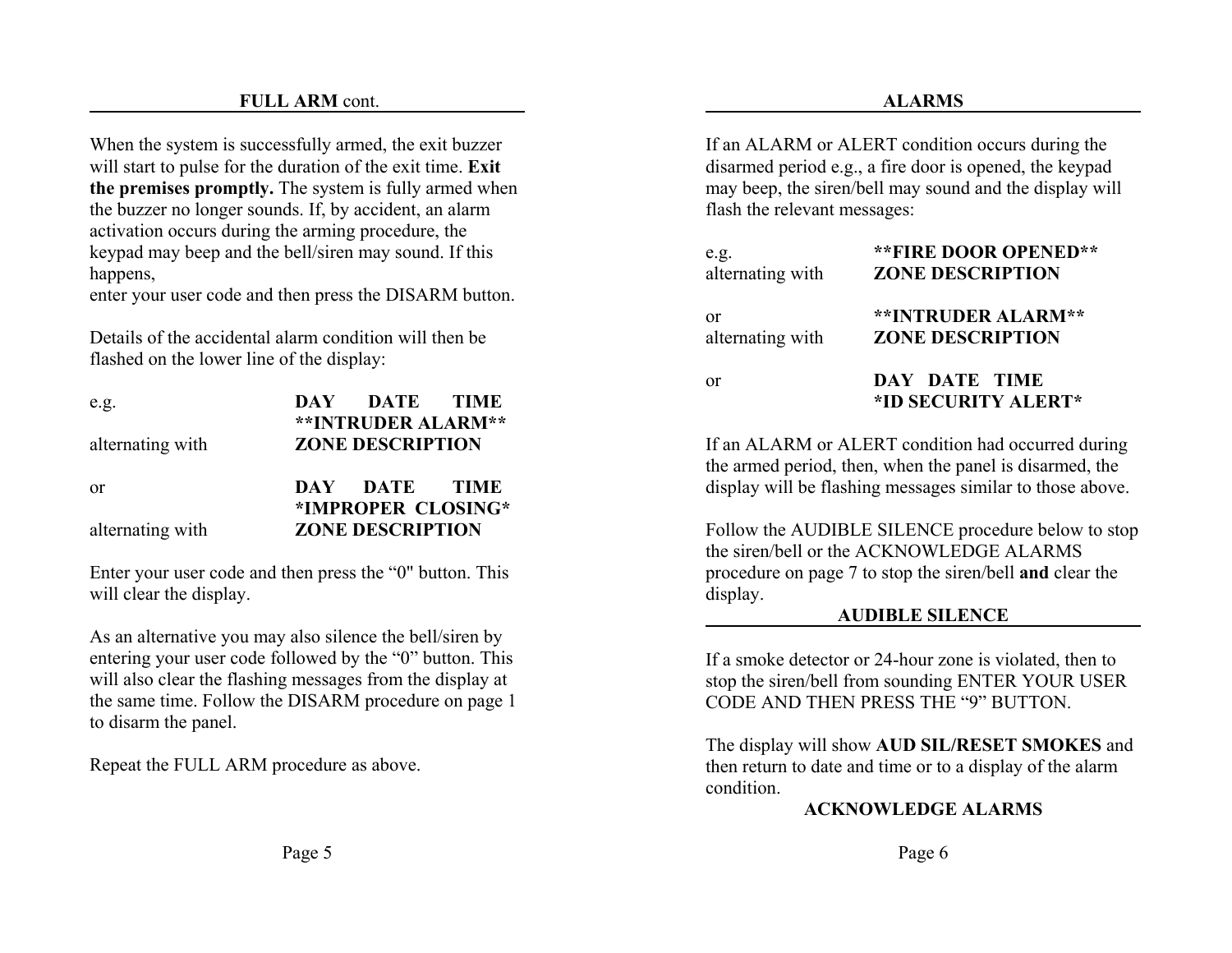This function is used to clear the display of flashing messages, stop the beeper, and in some systems silence the siren/bells.

ENTER USER CODE AND THEN PRESS THE "0"(zero) BUTTON.

DISPLAY SHOWS**CLEAR MESSAGES**

**THEN X ACCEPTED**

where **X** is the number of alarms accepted and the system returns to the DISARM mode.

DISPLAY SHOWS **DAY DATE TIMESYSTEM DISARMED**

## **DOOR CHIME**

A chime feature is available on selected zones, e.g., exit/ entry doors, internal doors, etc. Whenever a door is **opened**, the beeper will sound on the keypad for about 2- 3 seconds.

To turn this feature on, PRESS THE "PART ARM 2/NIGHT" BUTTON TWICE WITHIN 3 SECONDS.The display will periodically show the message **CHIME IS ON** on the lower line.

To turn this feature off, PRESS THE "PART ARM 2/NIGHT" BUTTON TWICE WITHIN 3 SECONDS andthe message will disappear. **HELP**

This function is used to assist users who know theiraccess code but have forgotten or are unsure of which function button to press.

ENTER USER CODE AND THEN PRESS THE "HELP"BUTTON.

#### DISPLAY SHOWS**SELECT AN OPTION . . .**

AND THEN THE FIRST OPTION ALLOWED TOTHAT USER

| e.g. | <b>DISARM</b><br><b>Code DISARM</b> |  |
|------|-------------------------------------|--|
| or   | <b>CLEAR MESSAGES</b> ?<br>Code 0   |  |
| etc. |                                     |  |

On the top line, the system is now asking for an answer, i.e., does the user want to select the option displayed?

To view the next choice, press the "DISARM" button. To go back to a previous selection, press the "PART ARM 1/EVENING" button. PRESS THE "YES" BUTTON ifyes, and the system will execute the option displayed.

The lower line shows the procedure to follow for direct access to a function e.g., to clear the display without using the Help option, enter Code plus  $\mathcal{F}(0)$ " (zero) button.

To exit from this function press the "NO" button at any time.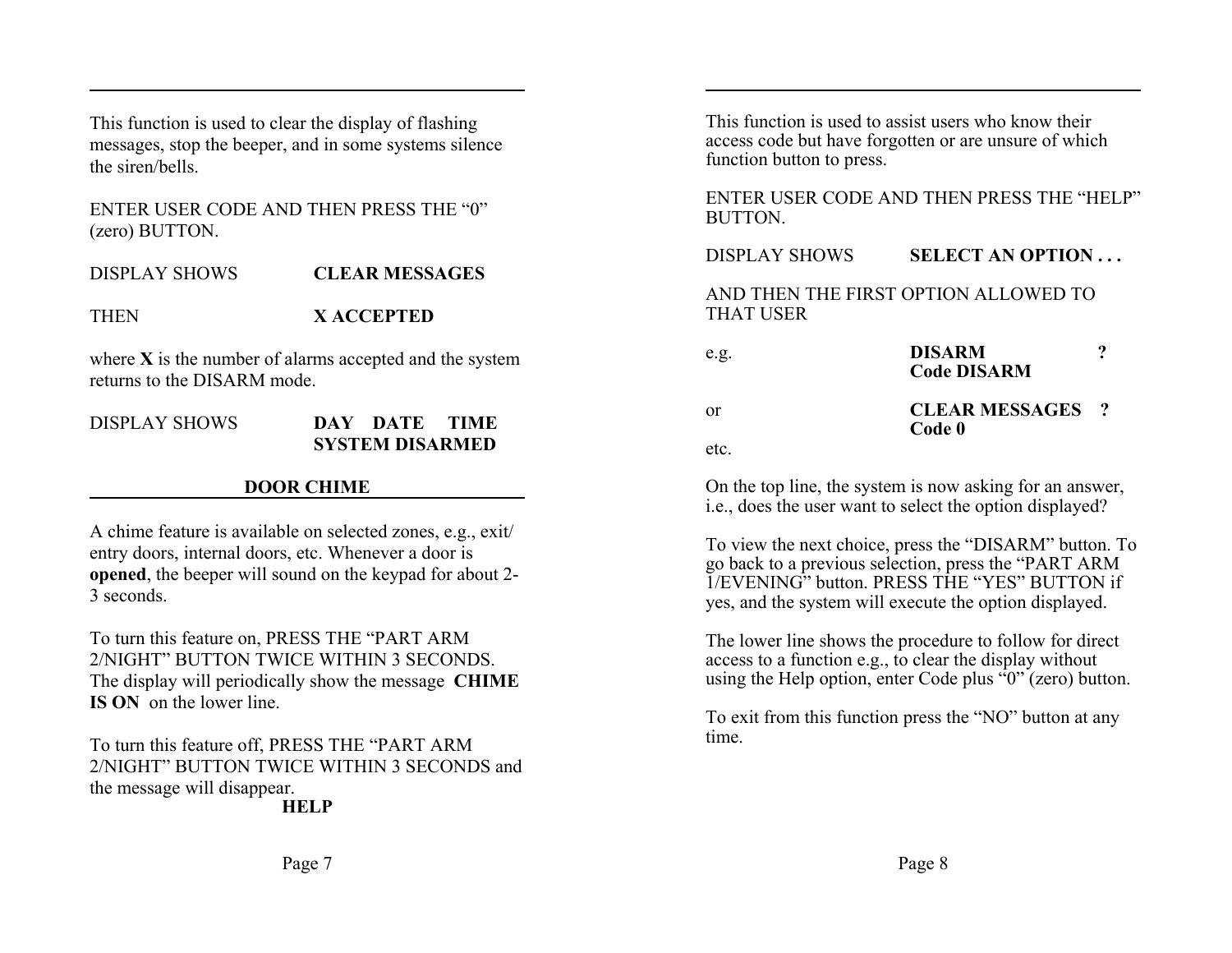#### **ZONE SHUNT/BYPASS**

This function allows the user to place a zone out of service prior to arming (e.g., loading door, window, etc.). Subsequent disarming of the system will remove all the shunts/ by-passes. Re-entry into this function allows selective removal of some or all of the shunts/ bypasses.

ENTER USER CODE THEN PRESS THE "NO"BUTTON.

DISPLAY SHOWS**SHUNT MODE**

**THEN ZONES DOORS DISARM . . . . . HELP**

PRESS THE "DISARM" BUTTON TO SELECT *ZONES.*

DISPLAY SHOWS**SHUNT FROM 1**

ENTER THE NUMBER OF THE ZONE TO BESHUNTED, *FOR EXAMPLE ZONE 5*.

DISPLAY SHOWS**SHUNT FROM 5**

PRESS THE "RETURN/#" BUTTON.

DISPLAY SHOWS**SHUNT TO 5**

PRESS THE "RETURN/#" BUTTON.

DISPLAY SHOWS **1 ZONE SHUNTS** AND BEEPER SOUNDS

#### **ZONE SHUNT** cont.

| DISPLAY SHOWS | <b>ZONES</b> | <b>DOORS</b> |
|---------------|--------------|--------------|
|               | DISARM  HELP |              |
|               |              |              |

TO EXIT FROM THIS MODE, PRESS THE "NO" BUTTON.

| <b>DISPLAY SHOWS</b> | DAY | DATE TIME              |                            |
|----------------------|-----|------------------------|----------------------------|
|                      |     | <b>SYSTEM DISARMED</b> |                            |
| alternating with     |     | <b>OPEN ZONE</b>       |                            |
| or                   |     |                        | <b>r OPEN SHUNTED-ZONE</b> |
|                      |     |                        |                            |

#### **CLEAR SHUNT/BYPASS**

SELECT SHUNT/BYPASS FUNCTION AS ABOVE. IFSOME ZONES HAVE BEEN PREVIOUSLYSHUNTED, THEN

DISPLAY SHOWS**CLEAR SHUNTS ?**

TO REMOVE SOME OR ALL OF THE SHUNTS, PRESS THE "YES" BUTTON.

DISPLAY SHOWS**ALL ZONES ?**

**a)** TO *REMOVE ALL* SHUNTS, PRESS THE "YES" BUTTON.

DISPLAY SHOWS **CLEARED**AND THEN**SHUNT FROM 1**

TO SHUNT NEW ZONES, ENTER ZONE NUMBER AND PROCEED AS BEFORE.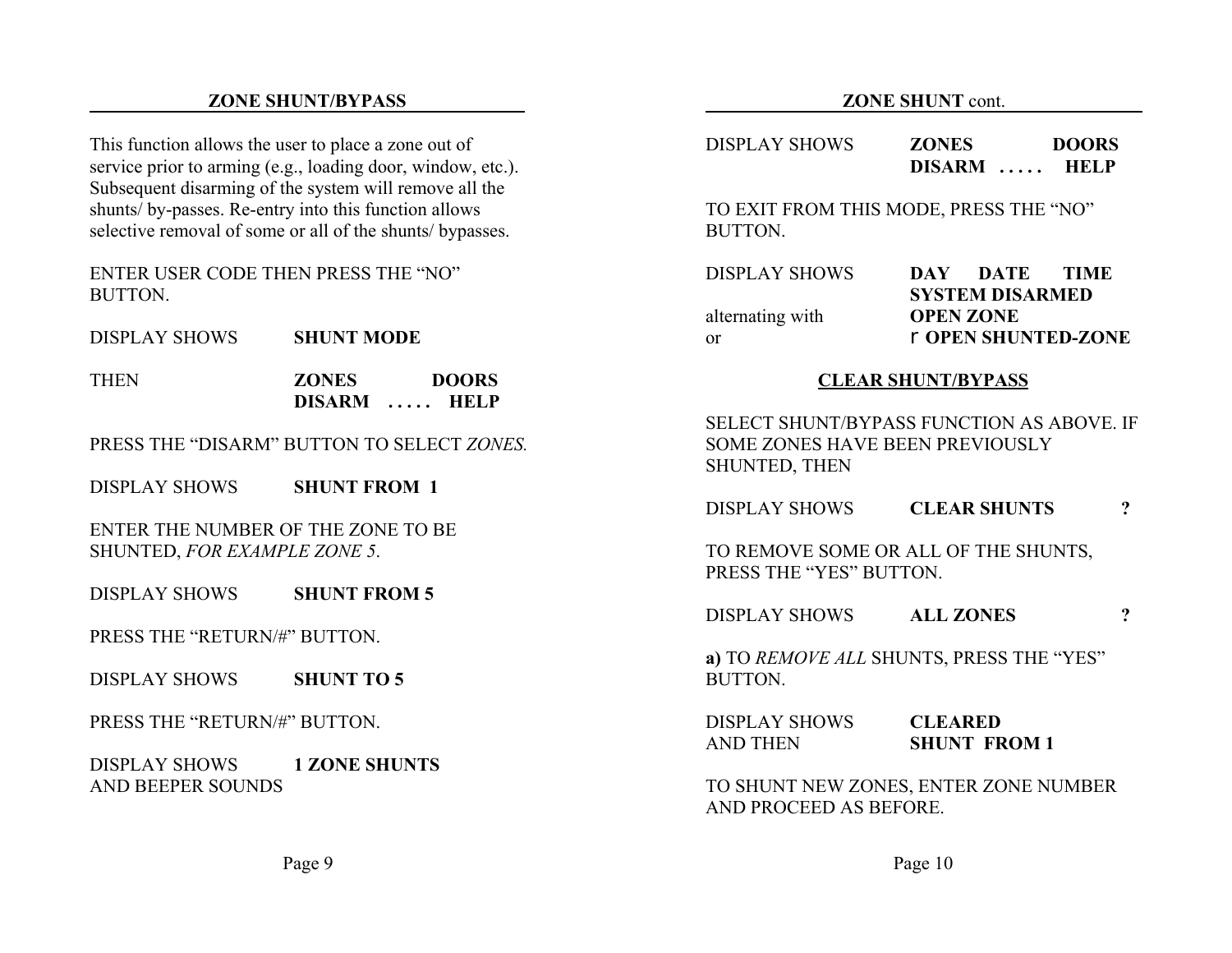#### **ZONE SHUNT** cont.

#### TO QUIT, PRESS THE "NO" BUTTON TWICE TO EXIT TO DATE AND TIME.

**b)** TO *SELECTIVELY REMOVE* SOME SHUNTS, PRESS THE "NO" BUTTON.

#### DISPLAY SHOWS **FROM ZONE 1 ZONE 1 DESCRIPTION**

ENTER THE VALUE OF THE ZONE TO BECLEARED, FOR EXAMPLE 5.

#### DISPLAY SHOWS **FROM ZONE 5 ZONE 5 DESCRIPTION**

IF A RANGE OF ZONES IS TO BE CLEARED, ENTER THE UPPER LIMIT; OR IF ONLY ZONE 5 IS TO BE CLEARED, PRESS THE "RETURN/#" BUTTON.

#### DISPLAY SHOWS **TO ZONE 5 ZONE 5 DESCRIPTION**

PRESS THE "RETURN/#" BUTTON AND THE

DISPLAY SHOWS**CLEARED**

AND IN A MOMENT**SHUNT FROM 1**

TO SHUNT NEW ZONES, ENTER ZONE NUMBER AND PROCEED AS BEFORE. TO QUIT, PRESS THE "NO" BUTTON AND THEN TO EXIT TO DATE ANDTIME PRESS THE "NO" BUTTON AGAIN.

#### **SET DATE/TIME**

This function is used to change the date and time.

ENTER USER CODE, PRESS "SHIFT" BUTTON ONCE AND THEN PRESS THE "9" BUTTON.

DISPLAY SHOWS**SET DATE/TIME**

**THEN SET YEAR: 1999**

ENTER NEW YEAR VALUE AND PRESS THE"RETURN/#" BUTTON.

#### DISPLAY SHOWS**SET MONTH: 1**

ENTER NEW MONTH VALUE (JAN= 1, FEB= 2, ETC.,) AND PRESS THE "RETURN/#" BUTTON

DISPLAY SHOWS**SET DAY: 1**

ENTER NEW DAY VALUE (01 TO 31) AND PRESS THE "RETURN/#" BUTTON

DISPLAY SHOWS**SET HOUR: 1**

ENTER NEW HOUR VALUE (01 TO 23) AND PRESS THE "RETURN/#" BUTTON

#### DISPLAY SHOWS**SET MINUTE: 15**

ENTER NEW MINUTE VALUE (01 TO 59) AND PRESS THE "RETURN/#" BUTTON

DISPLAY SHOWS**SET SECOND: 21**

ENTER NEW SECOND VALUE (01 TO 59) AND PRESS THE "RETURN/#" BUTTON

DISPLAY MAY SHOW **AUTO HOUR CHANGE YES**(see page 13) OR

DISPLAY SHOWS NEW **DAY DATE TIME SYSTEM DISARMED**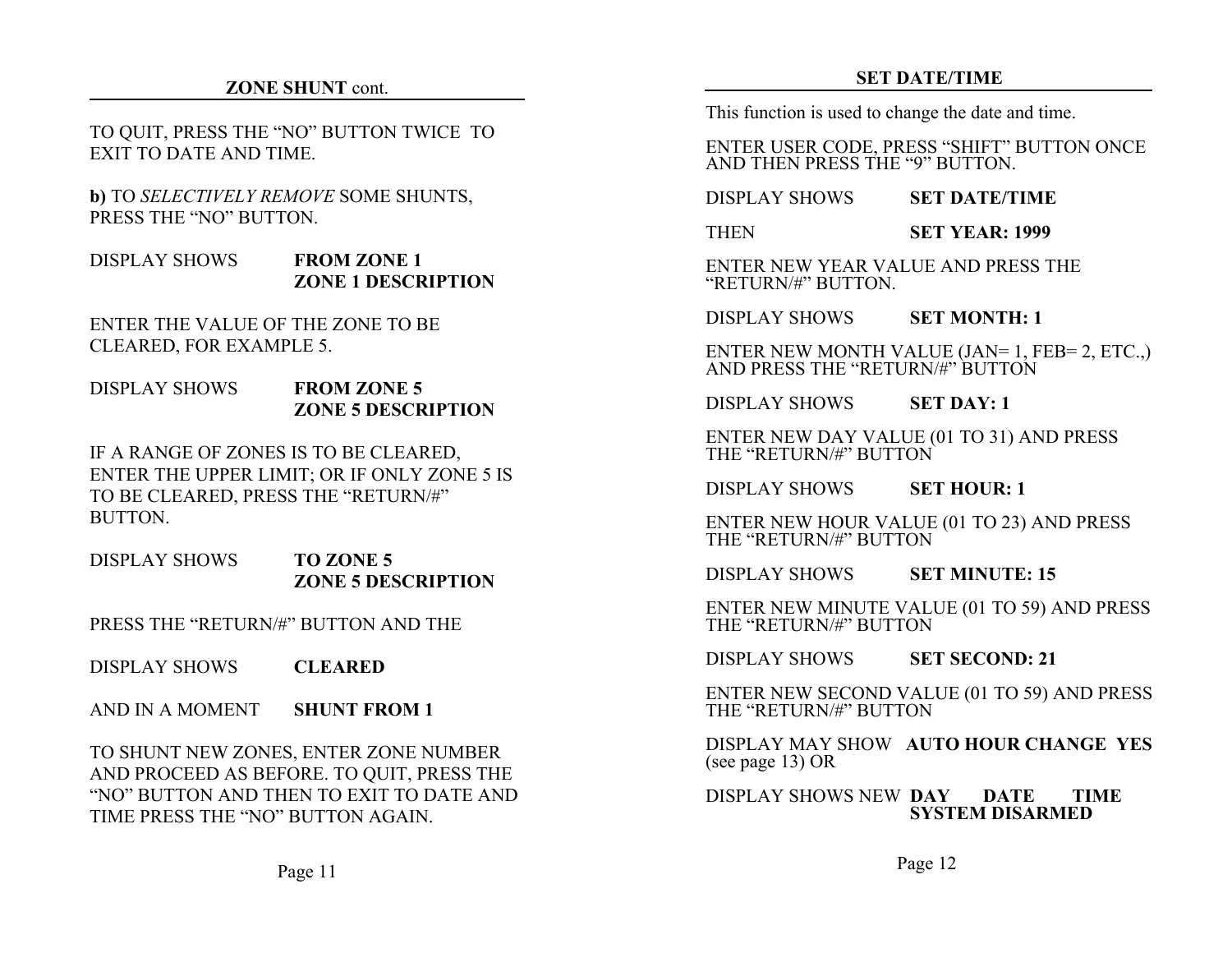#### **DAYLIGHT SAVING TIME CHANGE (Hour Change)**

If your system was installed **after** June 2001, the panel will **automatically adjust** for daylight saving time. To verify this feature, ENTER YOUR USER CODE, PRESS THE SHIFT BUTTON ONCE, AND THEN PRESS THE HELP BUTTON. If the display returns back to date and time, your panel has auto hour change.

If your system was installed **prior** to June 2001, the display may show **HOUR CHANGE ON SUNDAY**. This function is used to **manually setup** the panel to adjust forward or backward for the daylight saving time change. If the daylight saving change is to occur on Sunday, leave the display as it is; if this is not the correct weekend, re-enter the procedure above to cancel. See following section for more detail.

#### **MANUAL DAYLIGHT SAVING SETUP**

On **any** day of the week prior to the Sunday changeover,

ENTER USER CODE, PRESS THE "SHIFT" BUTTON ONCE AND THEN PRESS THE "HELP" BUTTON.

#### DISPLAY SHOWS**HOUR CHANGE ON SUNDAY**

On Sunday at 2:00 AM, the panel will automatically add or subtract one hour and cancel the message.

If the hour change is entered by mistake, RE-ENTER USER CODE, PRESS "SHIFT"BUTTON ONCE AND THEN PRESS THE "HELP" BUTTON

DISPLAY SHOWS **CANCEL HOUR CHANGE**

and then returns to **DAY DATE TIMESYSTEM DISARMED**

This option has now been cancelled.

#### **SET TIME COMMANDS**

This function is used to examine and program the autoarm/disarm time tasks. The auto-arming task will cause a preclosing warning to start at a specific time during the day. When the warning occurs, a 10-minute timer is started, the panel will beep and if the warning is not acknowledged within the time period, the panel will execute an arming of the system. If not acknowledged, the timer will expire and the arming will occur. Note that if the panel has been previously manually armed, then no action will occur when this task executes.

ENTER USER CODE, PRESS THE "SHIFT" BUTTON ONCE AND THEN PRESS THE "}" (BACKSPACE) BUTTON.

|  | DISPLAY SHOWS | <b>SET TIME COMMANDS</b> |
|--|---------------|--------------------------|
|--|---------------|--------------------------|

THEN MAY SHOW **02:00/[Hour Change]**

PRESS "RETURN/#" BUTTON UNTIL

#### DISPLAY SHOWS **24:00/[FULL ARM AUTOARM]**

A value of 24:00 means that the task will not operate. Enter a 4-digit time value (military time) to indicate when you wish to be alerted about the impending arming and press the "RETURN/#" to complete the entry. Note that this time will apply to **every** day of the week. Press "RETURN/#" repeatedly and, if desired, enter a time to disarm the system. In a similar manner, you may examine the rest of time tasks and the display will return to date and time or you may press the NO button twice to quit.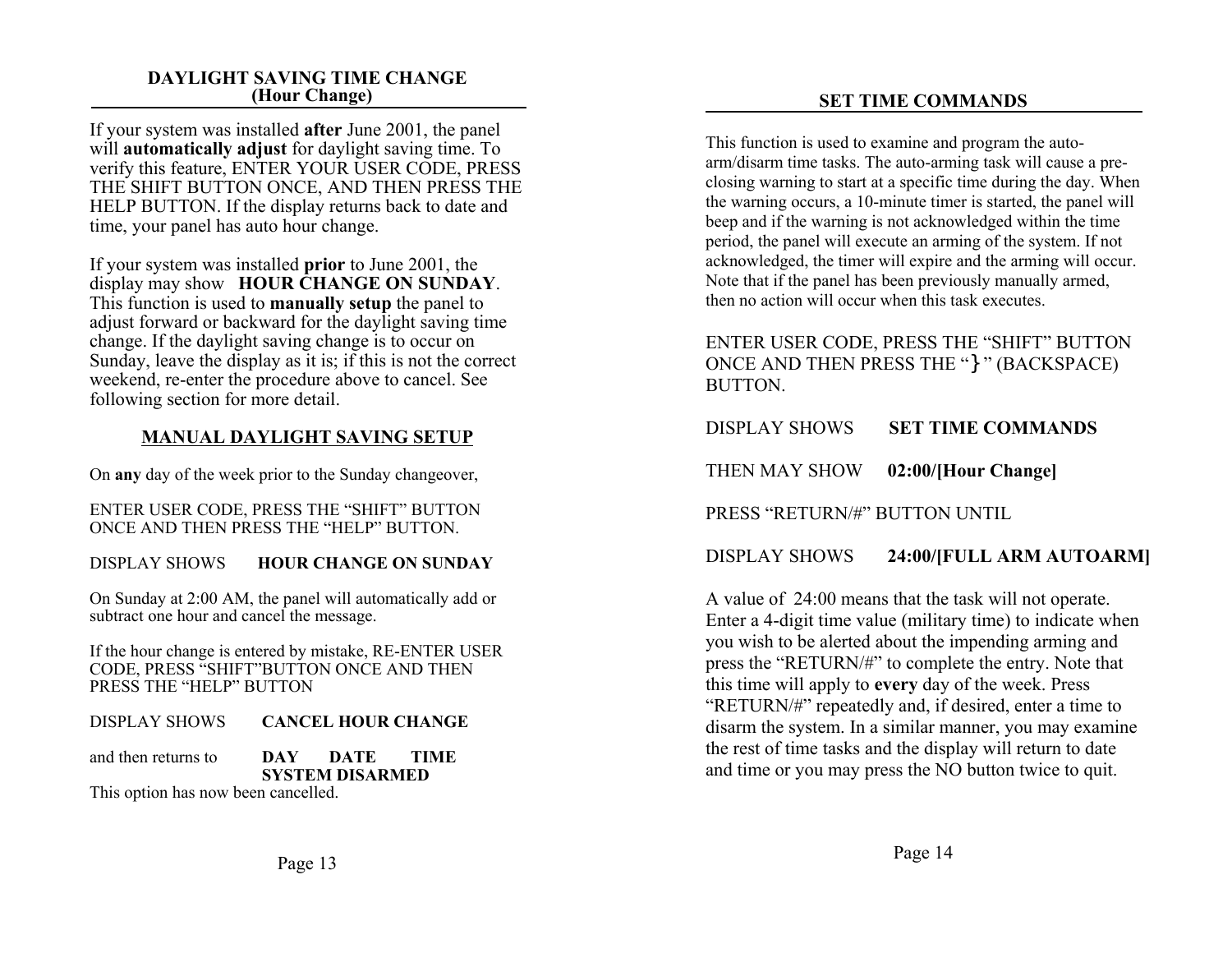#### **SETTING USER IDS (Codes)**

This function allows a Master user to assign unique 4 to 8 digit ID codes to each of the 248 general users. If 4-digit code operation has been chosen, the valid codes are 0001 to 9999. If 5-digit code operation has been chosen, the valid codes are 00001 to 99999, etc. In this section, we shall assign to two users the four-digit codes "1234" and "5678".

ENTER MASTER USER CODE, THEN PRESS THE "SHIFT" BUTTON AND THEN PRESS THE"DISARM" BUTTON.

DISPLAY SHOWS **USER SETUP**

AND IN A MOMENT **ID.S OPTIONS NAMESDISARM PART 2 HELP**

PRESS THE "DISARM" BUTTON.

| <b>DISPLAY SHOWS</b> | SET ID.       | <b>REMOVE ID.</b> |
|----------------------|---------------|-------------------|
|                      | <b>DISARM</b> | $\ldots$ HELP     |

PRESS "DISARM" TO SELECT SET ID.

DISPLAY SHOWS **ENTER USER NO. 2MASTER or User No. 2**

ENTER USER NUMBER OR PRESS "DISARM ORPART ARM 1/EVENING" BUTTON TO SCROLLTHROUGH THE LIST. PRESS "RETURN/#" BUTTONTO SELECT A USER.

#### **SETTING USER IDS (Codes)** cont.

 $DISPLAY$  SHOWS **USER CODE** 

ENTER "1" "2" "3" "4"

| <b>DISPLAY SHOWS</b> | <b>ENTER USER NO. X</b>   |
|----------------------|---------------------------|
|                      | <b>NAME</b> or User No. X |

(where **X** is one higher than the previous user number).

ENTER USER NUMBER OR PRESS "DISARM ORPART ARM 1/EVENING" BUTTON TO SCROLLTHROUGH THE LIST. PRESS "RETURN/#" BUTTON TO SELECT A USER.

DISPLAY SHOWS**USER CODE \_ \_ \_ \_** 

ENTER "5" "6" "7" "8""

| <b>DISPLAY SHOWS</b> | <b>ENTER USER NO. Y</b>   |
|----------------------|---------------------------|
|                      | <b>NAME</b> or User No. Y |

At this point, you may continue to enter the codes for the rest of the users or you may

PRESS "NO" BUTTON to exit from this option.

| <b>DISPLAY SHOWS</b> | SET ID.       | <b>REMOVE ID.</b>    |
|----------------------|---------------|----------------------|
|                      | <b>DISARM</b> | $\ldots \ldots$ HELP |

PRESS "NO" AGAIN AND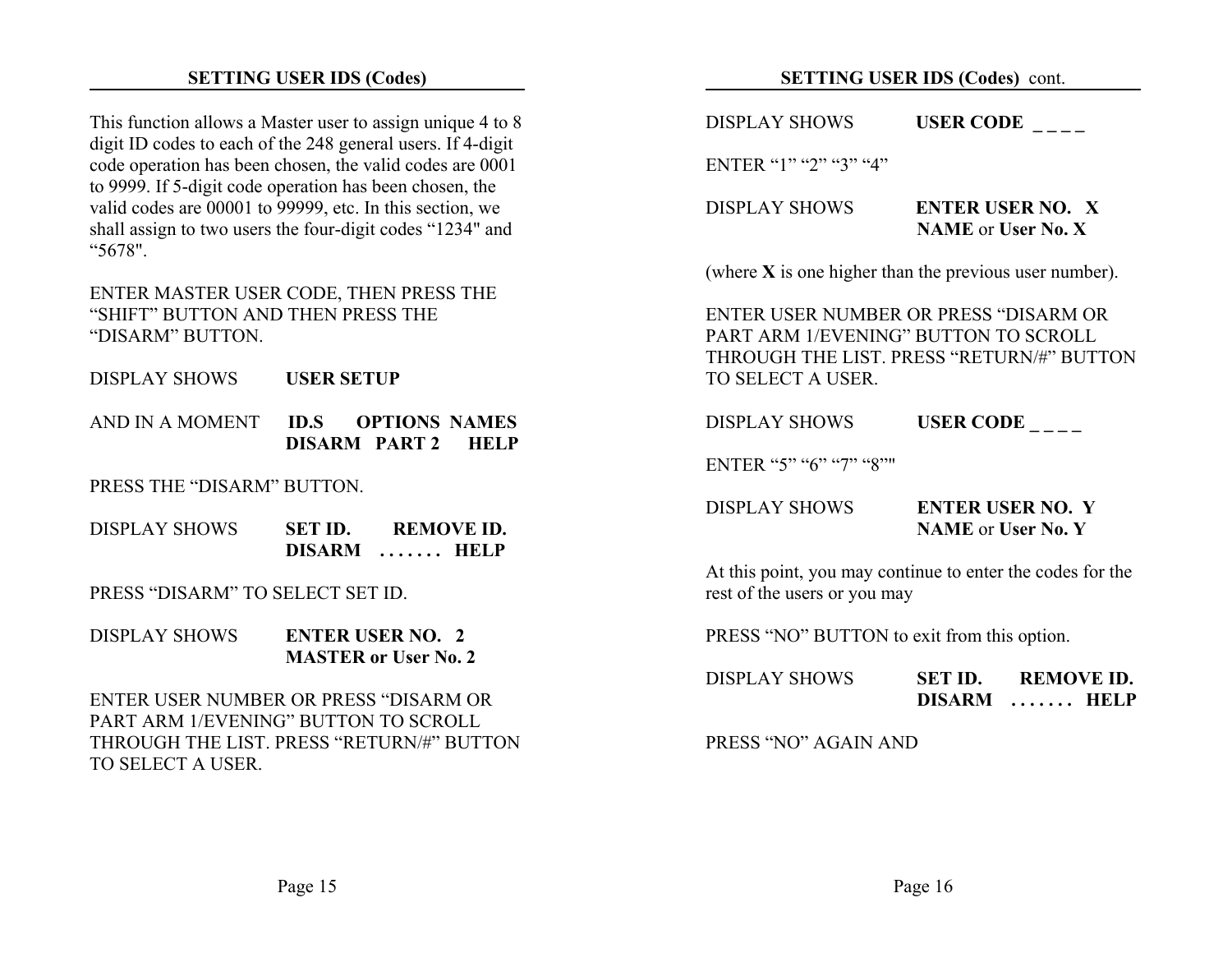#### DISPLAY SHOWS **IDS OPTIONS NAMESDISARM PART 2 HELP**

PRESS THE "NO" BUTTON TWICE to return to dateand time.

#### **NOTES:**

i) If you enter a duplicate code, the keypad will re-display **USER CODE \_ \_ \_ \_.** Re-enter a different value or press the "RETURN/# "key to leave the old value unchanged.

ii) A higher user number cannot assign codes to a lower user number, e.g., user 45 cannot assign codes to user 33.

#### **REMOVING USER IDS**

If a user code is no longer necessary, you may remove the code from the system. To do this, choose the SETTING USER IDS option (see page 15) and select IDS.

| <b>DISPLAY SHOWS</b> | SET ID.       | <b>REMOVE ID.</b>    |
|----------------------|---------------|----------------------|
|                      | <b>DISARM</b> | $\ldots \ldots$ HELP |

PRESS THE "HELP" BUTTON.

DISPLAY SHOWS **ENTER USER NO. XNAME** or **User No. X**

ENTER USER NUMBER OR PRESS "DISARM ORPART ARM 1/EVENING" BUTTON TO SCROLLTHROUGH THE LIST. PRESS "RETURN/#" BUTTONTO SELECT A USER.

| DISPLAY SHOWS | <b>ARE YOU SURE</b>       |  |
|---------------|---------------------------|--|
|               | <b>NAME</b> or User No. X |  |

IF THIS IS NOT THE CORRECT USER, PRESS "NO" TO RETURN TO PREVIOUS MENU AND SELECTAGAIN.

IF THIS IS CORRECT, PRESS "YES" TO REMOVE.

| <b>DISPLAY SHOWS</b> | <b>ENTER USER NO.</b>     |
|----------------------|---------------------------|
|                      | <b>NAME</b> or User No. Y |

SLOWLY PRESS "NO" BUTTON FOUR TIMES TOEXIT TO DATE AND TIME.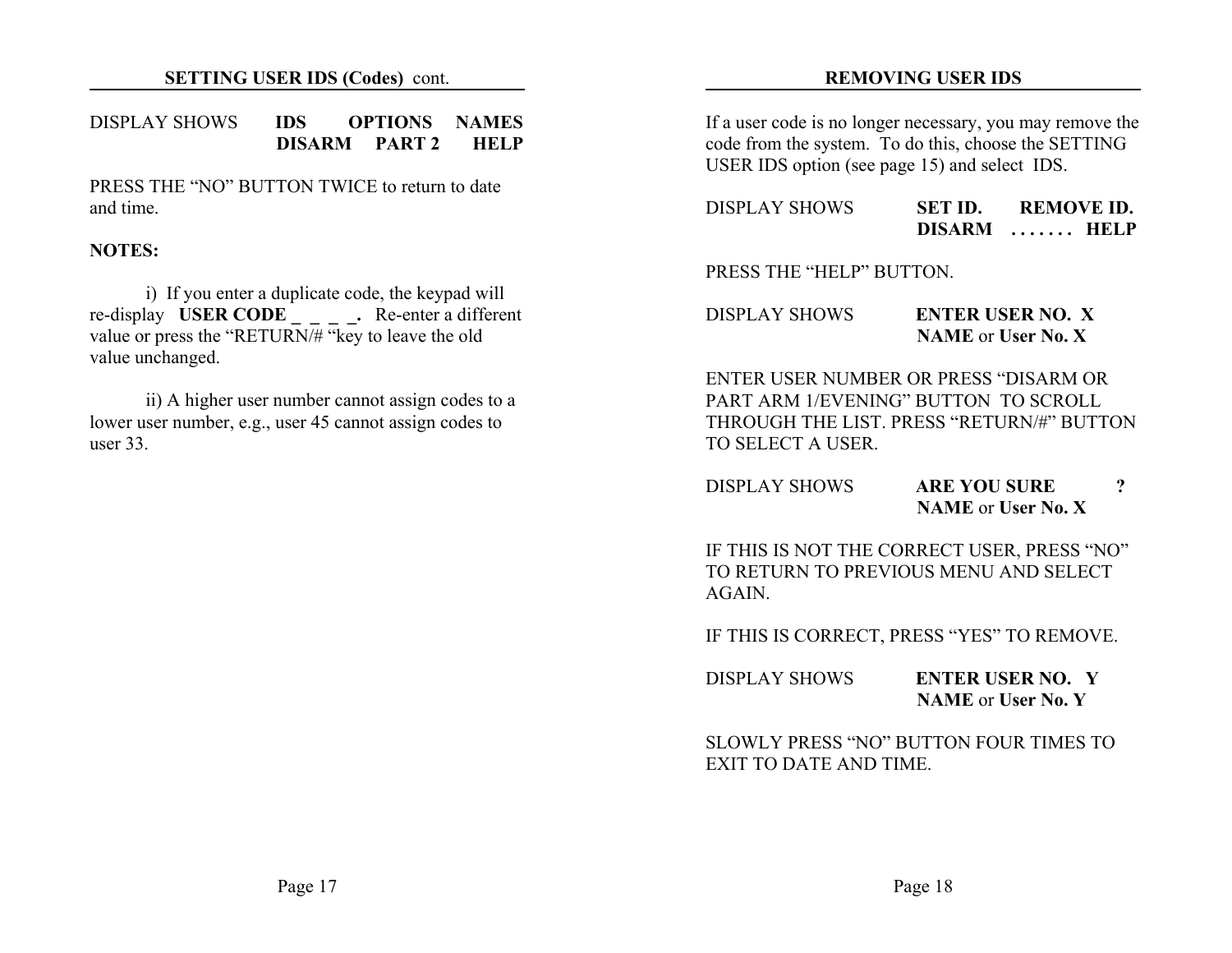#### **SETTING USER OPTIONS**

This option allows a Master user to assign operating options to each of the 248 general users.

ENTER MASTER USER CODE, THEN PRESS THE "SHIFT" BUTTON ONCE AND THEN PRESS THE"DISARM" BUTTON.

- DISPLAY SHOWS **USER SETUP**
- AND IN A MOMENT **ID.S OPTIONS NAMESDISARM PART 2 HELP**

PRESS "PART ARM 2/NIGHT" BUTTON.

DISPLAY SHOWS **ENTER USER NO. 3NAME** or **User No. 3**

Note that this user is one greater than your user number because you are not allowed to give yourself options; this must be done by a user lower in number than yourself.

ENTER USER NUMBER AND PRESS "RETURN/#"**BUTTON** 

DISPLAY SHOWS **DISARMNO**

PRESS "NO" BUTTON if no, and the selected user will not be allowed to disarm the system or

PRESS "YES" BUTTON, if yes, and the

#### DISPLAY CHANGES TO **DISARM YES.**

The selected user will now be allowed to disarm thesystem. All options available to the Master user will be consecutively listed. Note that DISRM AREA/PRT ARM1 and EVENING all use the same button, but are used with partitioning, commercial and residential options respectively. Similarly with ARM AREA/PRT ARM 2 and NIGHT. By pressing "YES" or "NO", you can allow or deny access to each item of the list for that selected user. The display then increments to the next user.

**Hint:** You can step ahead to the next choice by pressing the "DISARM" button or you can step back to the previous choice by pressing the "PART ARM 1/ EVENING" button. In a similar manner you can use the "DISARM" and "PART ARM 1/EVENING" buttons toincrement or decrement the user number instead ofentering a numeric value.

#### WHEN ALL CHOICES HAVE BEEN MADE PRESSTHE "RETURN/#" BUTTON.

#### DISPLAY SHOWS **ENTER USER NO. XNAME** or **User No. X**

(where **X** is one higher than the previous user number). At this point, you may continue to enter the options for the rest of the users or you may

PRESS "NO" BUTTON to exit from this option.

#### DISPLAY SHOWS **ID.S OPTIONS NAMESDISARM PART2 HELP**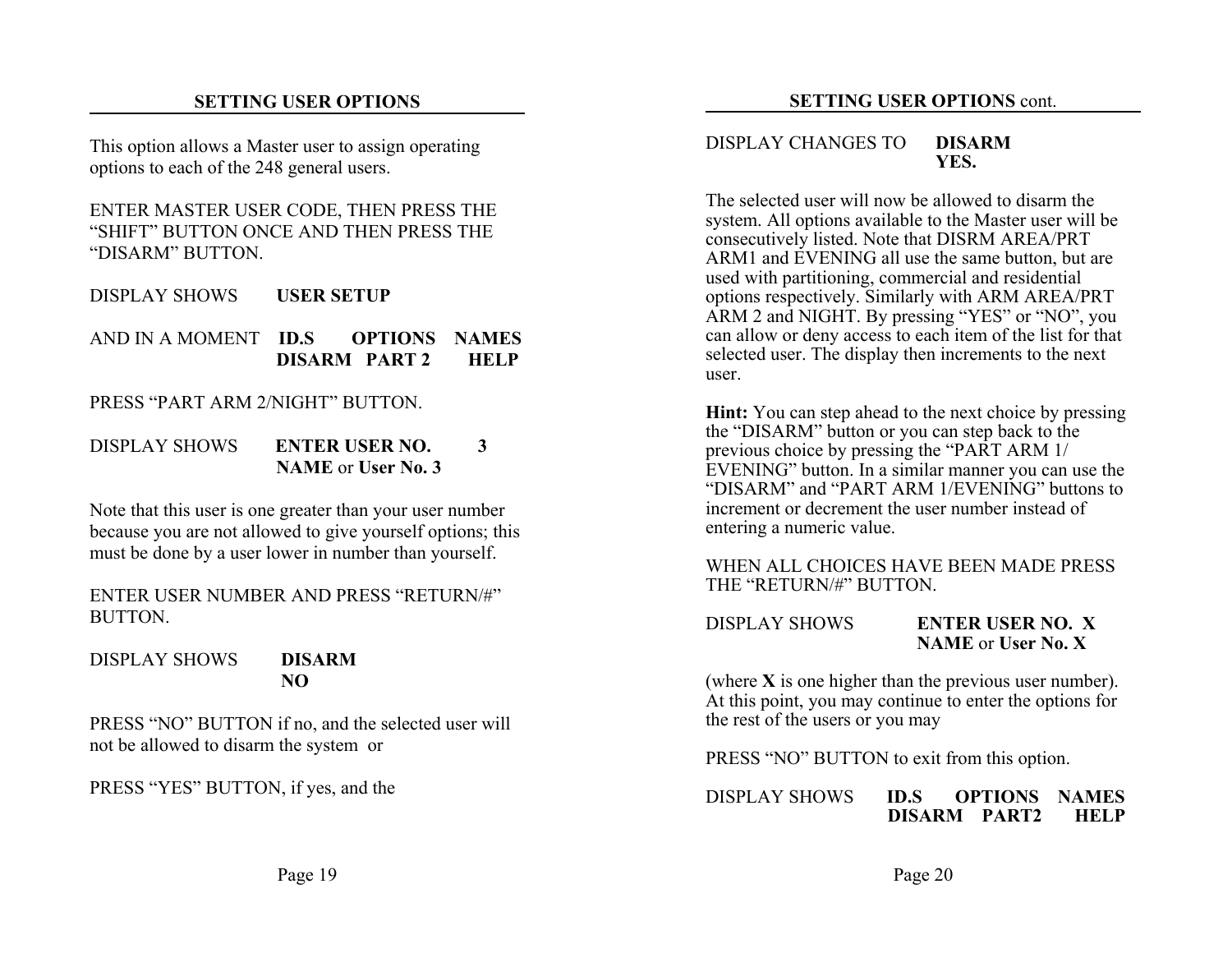This option allows the Master user to record the names of the 248 general users. This is useful when examining the log.

ENTER MASTER USER CODE, PRESS THE "SHIFT" BUTTON ONCE AND THEN PRESS THE "DISARM"**BUTTON** 

| DISPLAY SHOWS   | <b>USER SETUP</b>                               |  |  |
|-----------------|-------------------------------------------------|--|--|
| AND IN A MOMENT | <b>ID.S OPTIONS NAMES</b><br>DISARM PART 2 HELP |  |  |

PRESS THE "HELP" BUTTON.

| <b>DISPLAY SHOWS</b> | <b>ENTER USER NO. 2</b>    |
|----------------------|----------------------------|
|                      | <b>MASTER or User Name</b> |

ENTER USER NUMBER AND PRESS "RETURN/#"BUTTON.

DISPLAY SHOWS **MASTERMASTER**

The cursor will be flashing at the far left of the display. The letters of the alphabet are associated with the 19 buttons and the cursor is used to select the required characters. Refer to the template chart at the back of this booklet for the letter assignments. When the cursor is pointing UP, the number buttons for example are as marked. Press the "SHIFT" button once and the cursor will point to the LEFT. The number buttons now have a new set of alphabetic desig-nations. Press the "SHIFT" button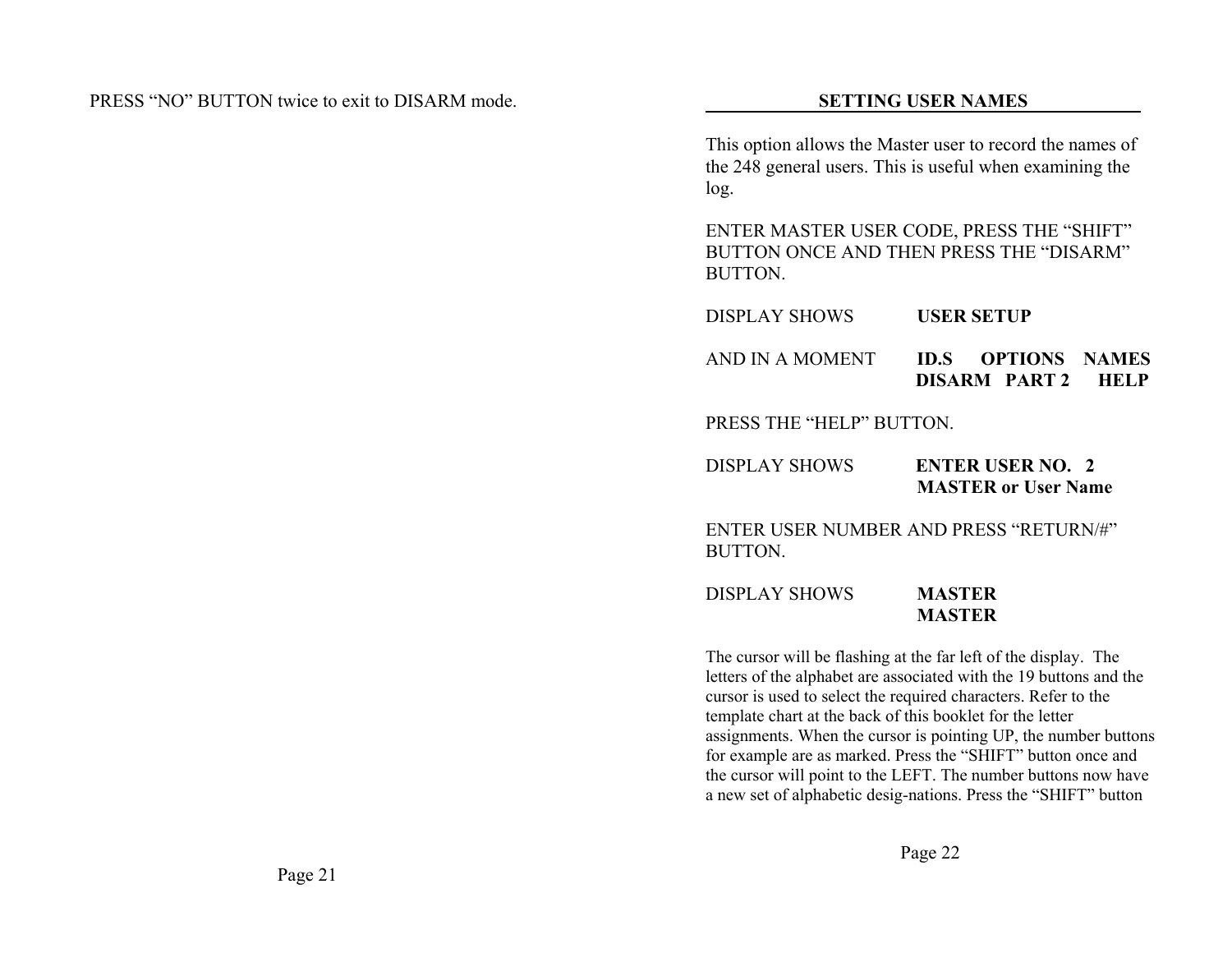#### **SETTING USER NAMES** cont.

and the cursor will point to the RIGHT. The number buttons now have an-other set of alphabetic and symbol designations. Press the "SHIFT" button again and it will return to the UP position. The direction of the cursor always indicates the character to be chosen. The remaining buttons also have letters associated with them. Forexample, to enter a space character, position the cursor pointing to the left and press the "RETURN/#" button. To save a name entry, position the cursor UP and press the "RETURN/#" BUTTON. As an example, we shall enter the name WENDY MILLER:

PRESS "SHIFT" "SHIFT" AND THEN "9"

You should now see a **W** and the cursor should be pointing to the right.

DISPLAY SHOWS **W>**

PRESS "SHIFT" "SHIFT" AND "PART ARM 2/NIGHT"

DISPLAY SHOWS **WE<**

PRESS "4", "PART ARM1/EVENING" AND "0".

DISPLAY SHOWS **WENDY<**

PRESS "RETURN/#" BUTTON AND THEN "3", "1", "2", "2", "PART ARM 2/NIGHT", "7" AND THEN PRESS "SHIFT", "SHIFT" to return the cursor to the up position. If a mistake is made see EDITING USER NAMES on page 24.

# DISPLAY SHOWS **WENDY MILLER/\**

PRESS "RETURN/#" BUTTON.

DISPLAY SHOWS **ENTER USER NO. X**

(where **X** is one higher than the previous user number).

At this point, you may continue to enter the names for the rest of the users or you may

PRESS "NO" BUTTON to exit from this option.

#### DISPLAY SHOWS **ID.S OPTIONS NAMESDISARM PART 2 HELP**

PRESS "NO" BUTTON to exit to DISARM mode.

Note: When you exit from the options or names, you will be prompted to Print Users ?. If a printer is connected to the control panel you may like to make a record of your data. Press YES and the system will print a listing of the options assigned to the various users, followed by a listing of the user numbers, names and user codes.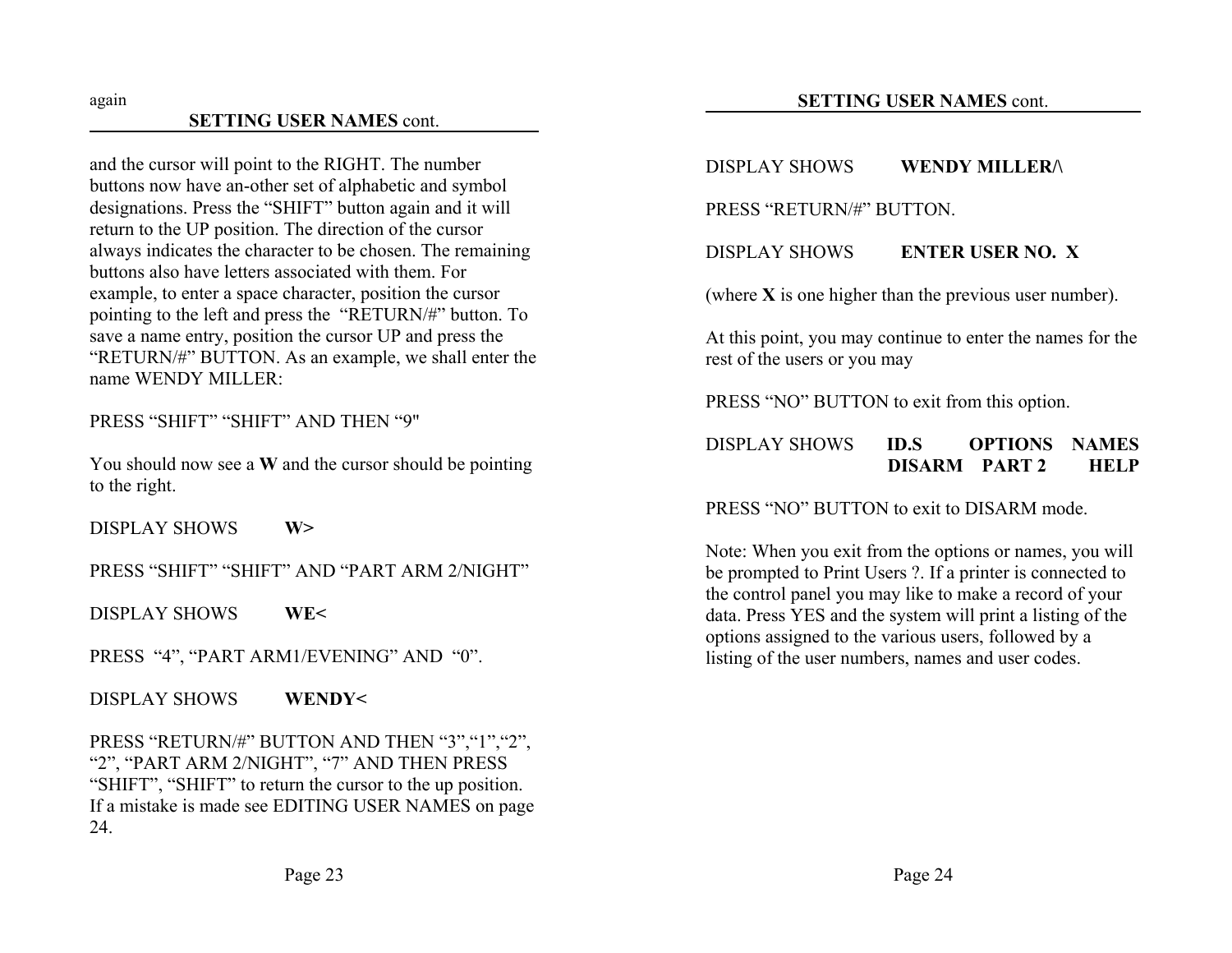## **EDITING USER NAMES**

If you enter the wrong character(s), you can correct the error as follows:

PRESS "SHIFT" BUTTON until the cursor is pointing up.

DISPLAY SHOWS $\mathbf S$   $\qquad \qquad \wedge$ 

PRESS YES BUTTON to move the cursor forward (right) or PRESS **\*** (BACKSPACE) BUTTON to move the cursor backward (left) until it is flashing over the character to be deleted.

PRESS and hold the SHIFT BUTTON **for about onesecond** to delete the unwanted character from the display. If you find that you are deleting more than you intended, you are holding the SHIFT BUTTON down for too long. You may find it easier to delete the entire name and start again.

ENTER CORRECT CHARACTER(S) (see page 21) and notice that the text to the right of the cursor will move ahead.

PRESS SHIFT BUTTON IF NECESSARY to returncursor to the up position AND PRESS RETURN/# BUTTON to store name.

This function allows a general user to select their own code rather than use the code given by the Master user. The general user now has an absolutely confidential code. The Master user must first authorize the use of this option and assign a temporary code to the general user. This function can only be used once; otherwise, the Master user must reset the option.

ENTER USER CODE, THEN PRESS "SHIFT" BUTTON, AND THEN THE "0" (zero) BUTTON.

# DISPLAY SHOWS **USER SET OWN ID**

#### **THEN ENTER CODE 1**

The system requires you to enter two codes, one of which it will choose for you to use.

ENTER A CODE AND

DISPLAY SHOWS **ENTER CODE 2 \_ \_ \_ \_**

ENTER ANOTHER CODE AND WATCH THEDISPLAY CAREFULLY!

# DISPLAY BRIEFLY SHOWS **SELECTED CODE X**

(where **X** is choice 1, or choice 2). The system then returns to the DISARM mode. The **new** user codesupercedes the old temporary code, and the latter will no longer be valid.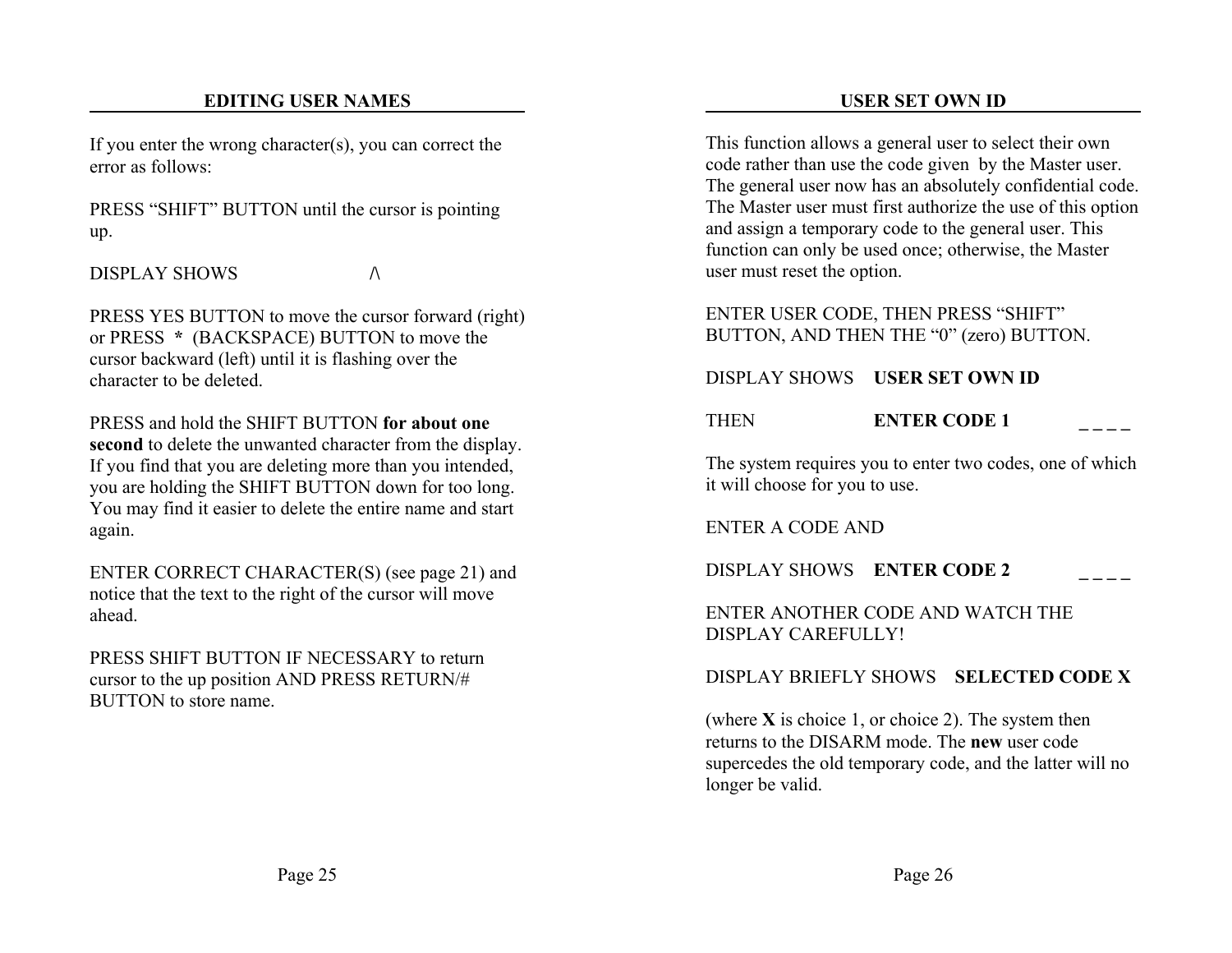#### **SYSTEM LOG**

## **SYSTEM LOG** cont.

This function allows authorized users the ability to either print or view the historical log for the Security zones or for the Door Access zones.

ENTER USER CODE, AND THEN PRESS THE "YES" **BUTTON** 

| <b>DISPLAY SHOWS</b> | <b>ALARM</b>  | <b>ACCESS</b>    |
|----------------------|---------------|------------------|
|                      | <b>DISARM</b> | <b>HELP</b><br>. |

PRESS THE "DISARM" BUTTON TO SELECTALARM

THE DISPLAY SHOWS **SYSTEM LOG**

AND THEN**PRINT LOG ?**

A yes or no answer is required.

PRESS "YES" BUTTON if a serial-input printer has been connected to the panel (the log contains the previous 1000 historical events).

or

PRESS "NO" BUTTON if no printer connected, and the log will be sequentially displayed in reverse order (most recent event first). Note that date and time are always displayed on the first line and are now separated with an asterisk (indicating that the panel is displaying the log).

You may fast forward through the log by repeatedly pressing the "DISARM" button, or rewind the log by pressing the "PART ARM 1/EVENING ARM" button. Note also that one to three dashes appear in the first three column positions on the upper line of the display. Each new **complete** log display increments the dash. To terminate either the printing or displaying of the log,

PRESS THE "NO" BUTTON.

DISPLAY SHOWS **ABORTED**

AND THEN **ALARM ACCESS DISARM . . . . . . HELP**

PRESS THE "NO" BUTTON TO EXIT

The system then returns to the DISARM mode.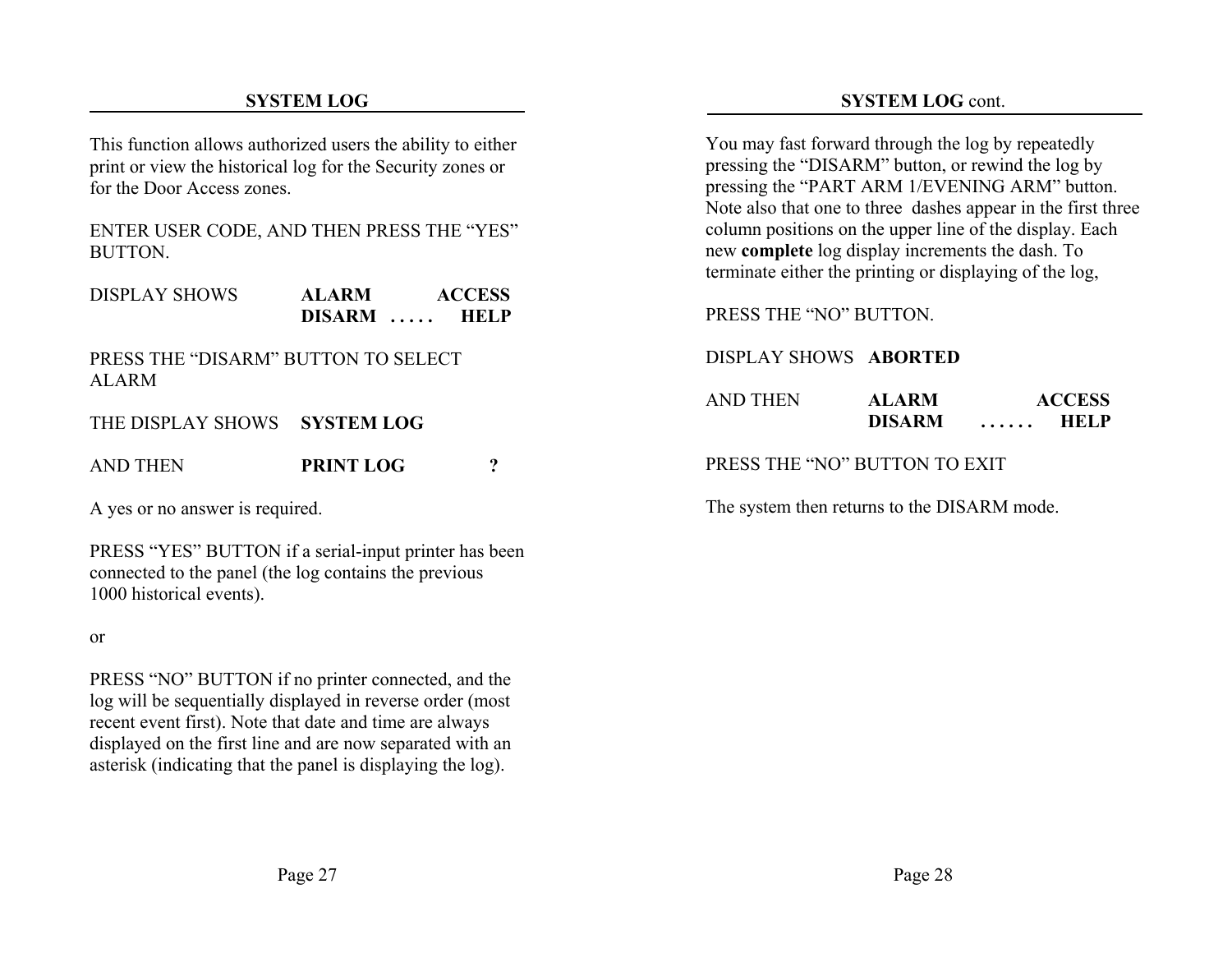#### **WARNING MESSAGES**

If any of the following messages appear, silence the beeping tone by following the ACKNOWLEDGE function (see page 7).

The message below indicates that the AC power has been removed from the system.

#### DISPLAY SHOWS **PANEL-AC POWER FAIL**

The message below indicates that the standby battery is faulty or disconnected.

## DISPLAY SHOWS **BATTERY PROBLEM**

The message below indicates that a TAMPER condition exists on one of the zones.

#### DISPLAY SHOWS **\*ZONE TAMPER ALARM\***

The message below indicates that a panel fuse has blown.

#### DISPLAY SHOWS **F2/F3 FUSE BLOWN**

Should any of the above messages be displayed, CALL FOR SERVICE IMMEDIATELY.

## **SETTING USER NAMES TEMPLATE CHART**

The drawing below shows the various letters of the alphabet and characters that are available for describing zones and user names. When the cursor is shifted left  $(\le)$ by pressing the "SHIFT/DELETE" button, the left character is selected ( C, D, E, F, etc.). When the cursor is shifted right  $(>)$  by again pressing the "SHIFT/DELETE" button, the right character is selected ( G, Q, W, etc.) When the cursor is pointing up  $(\wedge)$  the number button or symbol below a button is chosen  $(2, 5, * = 1)$ , etc.).